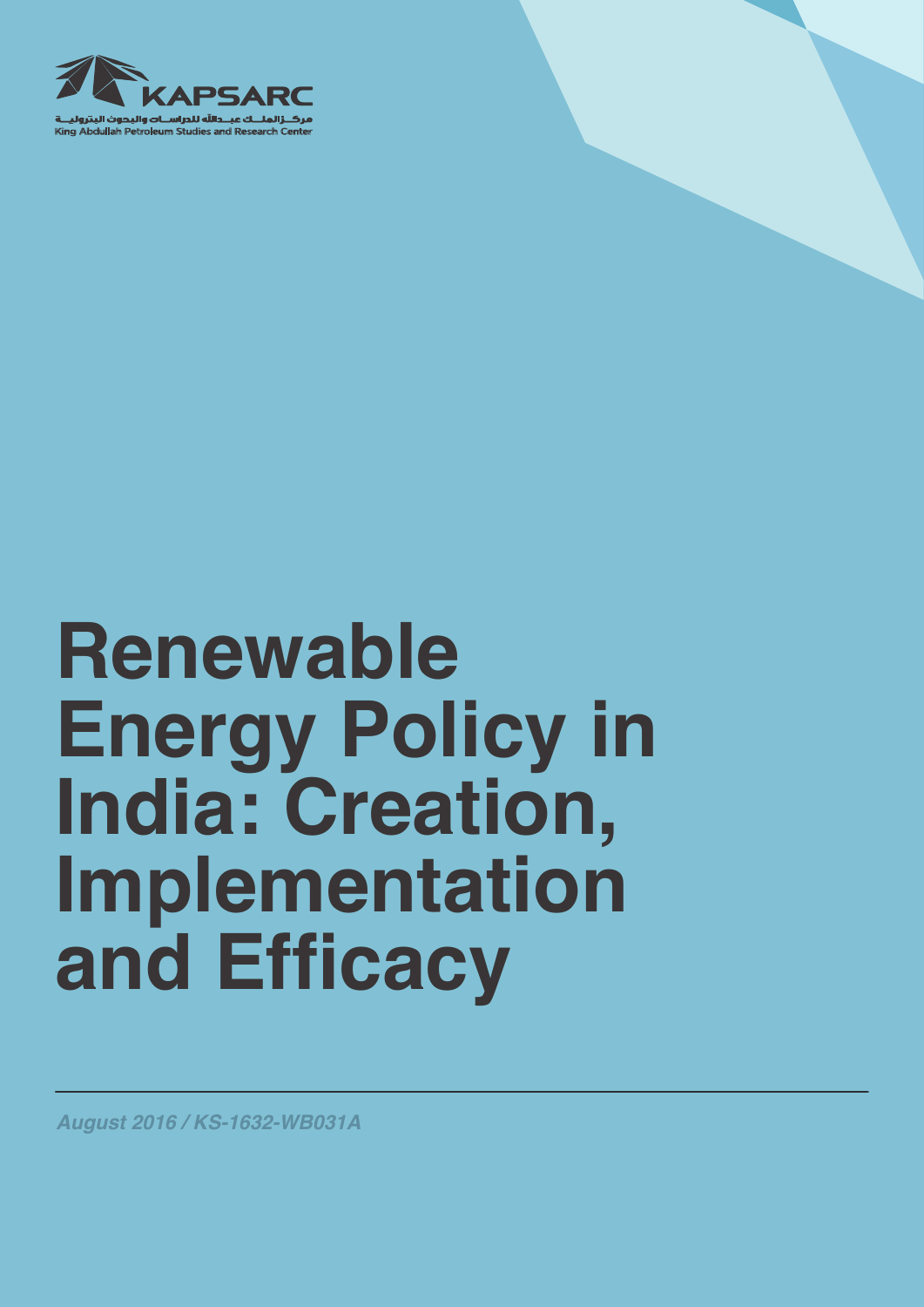### **About KAPSARC**

The King Abdullah Petroleum Studies and Research Center (KAPSARC) is a non-profit global institution dedicated to independent research into energy economics, policy, technology, and the environment across all types of energy. KAPSARC's mandate is to advance the understanding of energy challenges and opportunities facing the world today and tomorrow, through unbiased, independent, and high-caliber research for the benefit of society. KAPSARC is located in Riyadh, Saudi Arabia.

### **Legal Notice**

© Copyright 2016 King Abdullah Petroleum Studies and Research Center (KAPSARC). No portion of this document may be reproduced or utilized without the proper attribution to KAPSARC.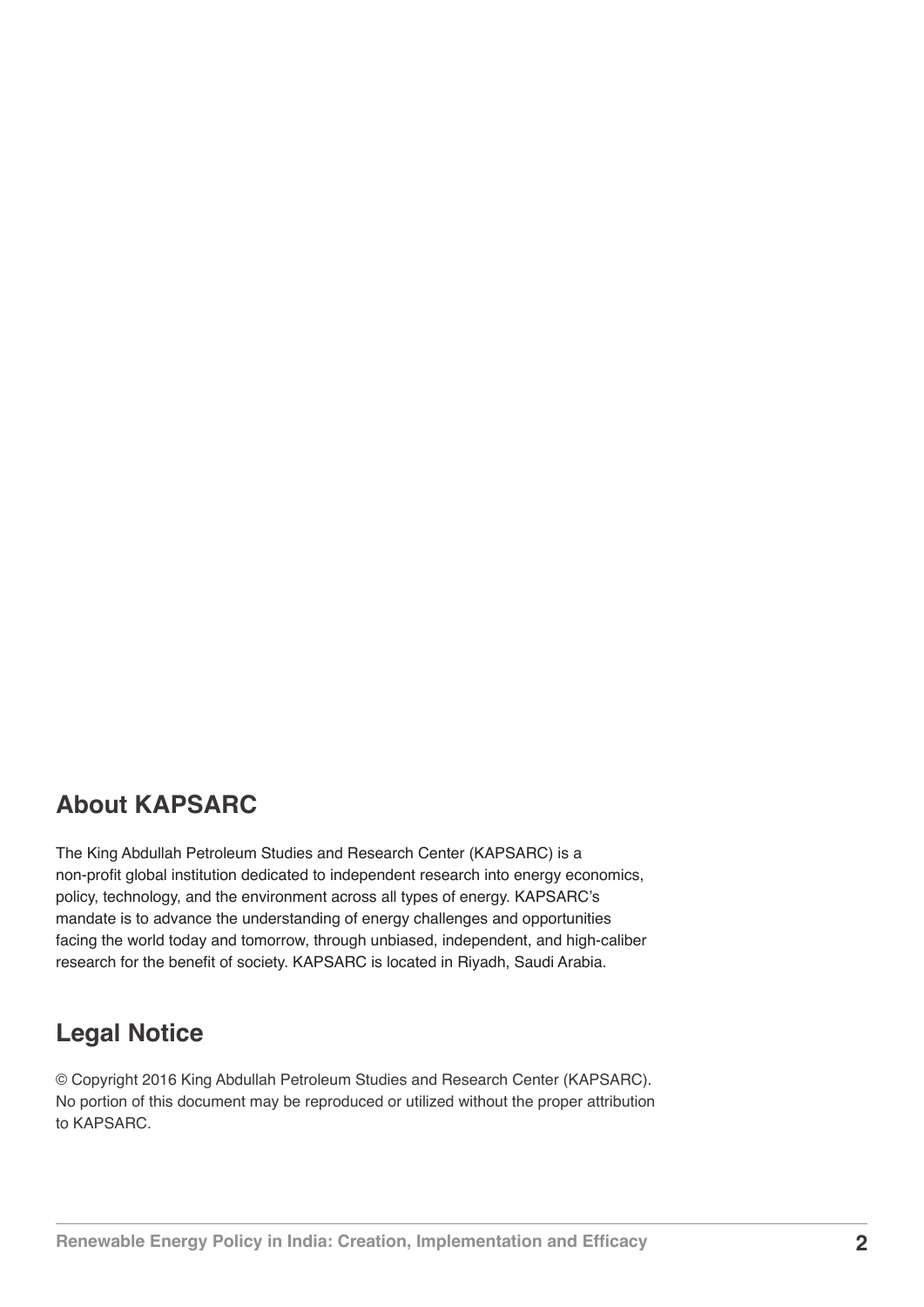# **Key Points**

India aims to transition from a fossil fuel burning economy to a comparatively low-carbon economy<br>through the increased use of renewables. To achieve this, India aims to build 175 GW of renewable<br>energy capacity by 2022, e ndia aims to transition from a fossil fuel burning economy to a comparatively low-carbon economy through the increased use of renewables. To achieve this, India aims to build 175 GW of renewable energy capacity by 2022, establishing one of the largest renewable programs in the world. Such a step progress on many fronts, the key points of which were discussed at the KAPSARC workshop. These include:

Developers and investors in power generation perceive the solvency of their customers – the electricity distribution companies – as a barrier. Curtailing political alignment and interference is an important step in improving the operational and financial performance of these utilities.

India's underdeveloped capital market will constrain deployment of renewables unless policy creates a financeable business proposition, free of political temptations to provide unsustainably subsidized electricity.

Renewable energy and new coal-fired power are competitive in terms of cost of energy supplied. However, renewables require balancing and integration services that are effectively subsidized by legacy fossil fuel fired power plants, even more so as penetration increases. Proper assessment of grid integration and management costs, and their likely impact in financial terms, is needed.

Electricity access in remote and rural areas may be facilitated by off-grid renewables, as extending the grid to them would not be an immediate cost-effective option. Off-grid renewables can support development of microgrids, which aggregate demand to underwrite the costs of future grid connection.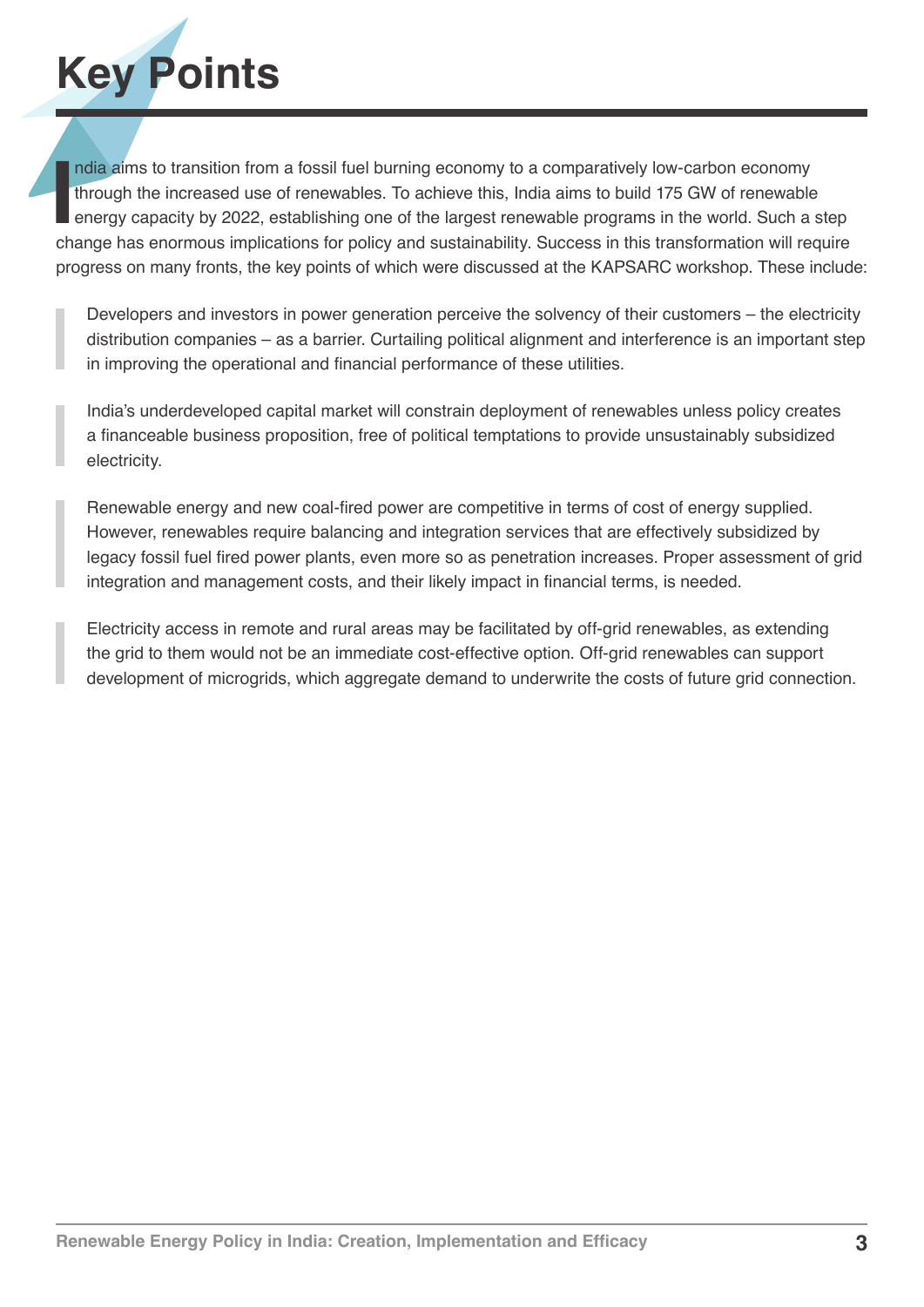# **Summary for Policymakers**

India needs energy to meet its economic group<br>bijectives, yet almost a quarter of its popular<br>has limited or no access to electricity. Provid<br>every citizen with access to affordable energy ndia needs energy to meet its economic growth objectives, yet almost a quarter of its population has limited or no access to electricity. Providing has always been high on the Indian government's agenda. With the rapidly changing economics of solar power, the government has realized that solar and other renewables can potentially transform the energy landscape, increase access and help India meet its climate change objectives. Grid transmission capacity has been a barrier; however, distributed and off-grid solar solutions provide a viable solution in increasing energy access.

Although the government of India has promoted renewable energy (RE) since 2003, the states hold primary responsibility for developing the electricity industry (generation, transmission and distribution). The states have been proceeding with caution on RE, largely because of their political interest in keeping tariffs low. Being dependent primarily on cheap coal-based power generation, the states hold the view that any increase in RE's share of electricity generation will further exacerbate their local distribution companies' current poor financial situation.

Over the years, India has established fairly comprehensive policy and regulatory frameworks to encourage RE development. However, meanwhile the institutional mechanisms responsible for policy implementation are insufficient or even absent.

To achieve the quantum leap in national-level RE targets by 2022, states will need to realign their goals and strengthen their existing policy and regulatory frameworks. However, the energy generation issues of individual states cannot be ignored. Having additional latitude for states to meet national targets in a coordinated manner could reduce societal costs.

Feed-in-tariffs have provided a high level of certainty to investors. However, regulators risk imposing unnecessary costs on society if they fail to adapt to market signals, learning curves and technology innovations. Such adjustments will reduce the policy cost that must be borne by either taxpayers or consumers. Furthermore, balancing requirements brought on by large-scale integration of intermittent renewables will eventually exceed the ability of existing dispatchable power generation to provide this service. The system will then require additional investment in peaking power, increasing overall costs.

Financing will be crucial to achieving the 175 GW target, which comprises 100 GW of solar, 60 GW of wind, 10 GW of small hydro and 5 GW from biomass. Transforming the operational and financial performance of the electricity industry can be achieved by eliminating subsidies from the supply side and applying them to those customers in need. Investors see less risk in the ''financial covenant'' provided by the aggregated balance sheets of customers paying prices that cover production costs than in the government's promise to pay.

The financial and operational challenges of bringing power to communities that are currently off-grid may be better achieved by implementing RE projects. Newly served customers are likely less driven by reliability of service than by cost per unit of delivered electricity. Such installations can support the development of microgrids that serve to aggregate demand and therefore underwrite the costs of future grid connection. Policymakers will have to be cognizant of the fact that an integrated approach to energy policy will be needed to meet future energy requirements. Renewables are just a part of the solution, not the complete solution in itself.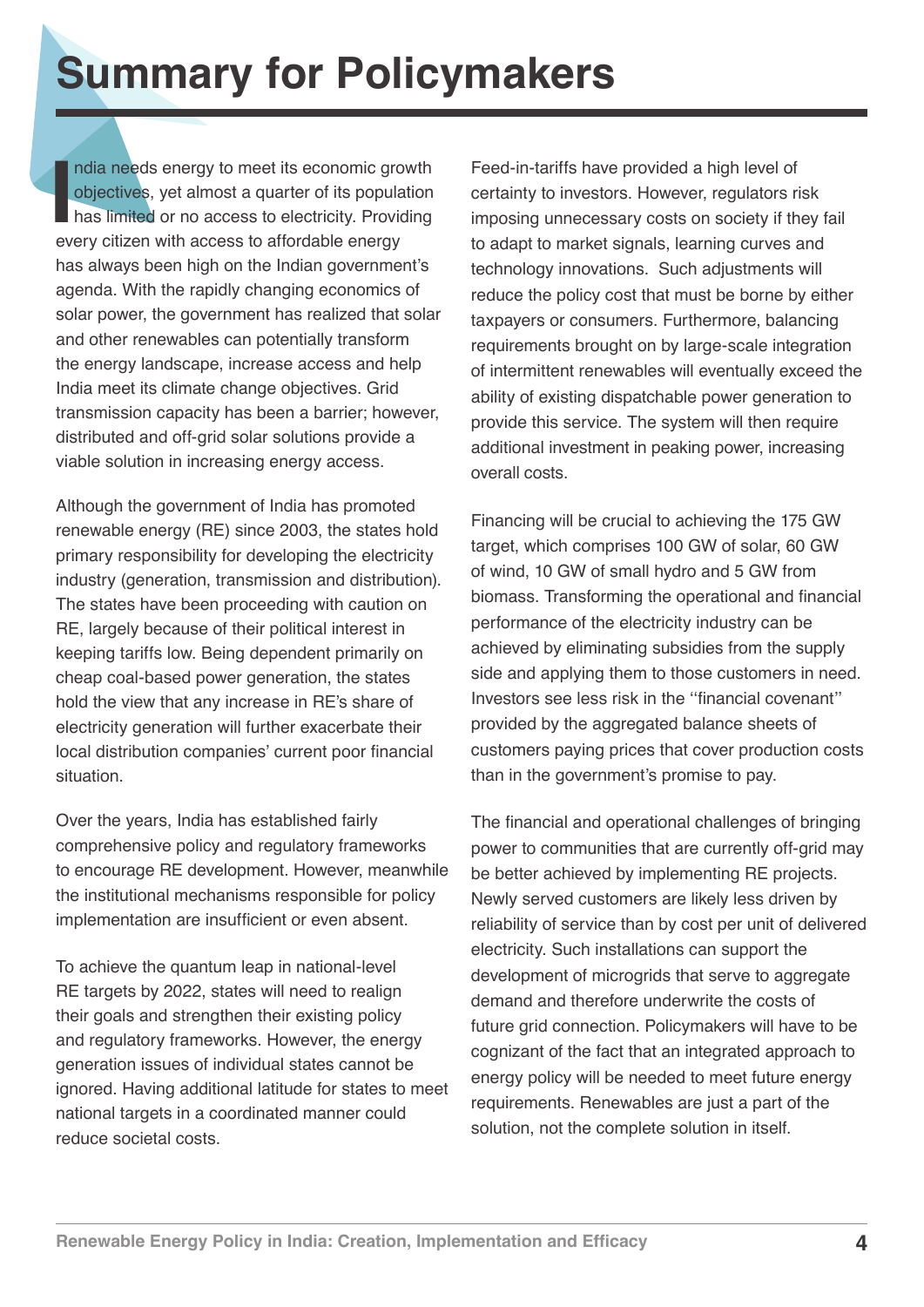## **Background to the Workshop**

**KAPSARC's Energy Workshop Series**<br> **KAPSARC's Energy Policies will create**<br> **KAPSARC's Energy Policies will create**<br> **Collaborative space for discussion of**<br>
of the most pressing issues facing India's ed on India's Energy Policies will create a collaborative space for discussion of some of the most pressing issues facing India's economic development and its energy economy. The first in this series was hosted in Jaipur, Rajasthan, in March 2016. The workshop initiated dialogue among key stakeholders including policymakers, regulators, academics, financiers and industry executives. RE has gained tremendous attention at both the central and state level since the government of Prime Minister Narendra Modi was elected in May 2014 and this formed the focus of the inaugural workshop.

The Indian people want improved electricity services in terms of availability, accessibility and quality. However, almost a quarter of the country's 1.3 billion people have limited or no access to electricity, as the current infrastructure is incapable of providing sufficient and reliable power to every household. India faces major challenges in providing electricity for economic growth and in enabling access to modern and affordable electricity in unserved and underserved regions.

Although India has significant RE potential, historically the country has focused largely on increasing its supply of fossil fuel-based electricity, but seldom reaches the targets it sets. Alternatives to fossil fuels were originally very costly but this premium has diminished in recent years. RE has gradually become an integral part of India's electricity development strategy due to persistent electricity shortages, growing environmental concerns and a desire to achieve sustainable development goals.

#### **"There is no separate political economy for the renewable energy sector that is different from the political economy of the energy sector."**

The National Action Plan on Climate Change in 2010 outlined a number of measures, including the National Solar Mission, to accelerate the deployment of RE. As a result, installed capacity increased from about 17 GW in 2010 to around 39 GW in 2016. As India works toward its goals of providing universal access and sufficient electricity to power economic growth, reform in the current electricity system is essential.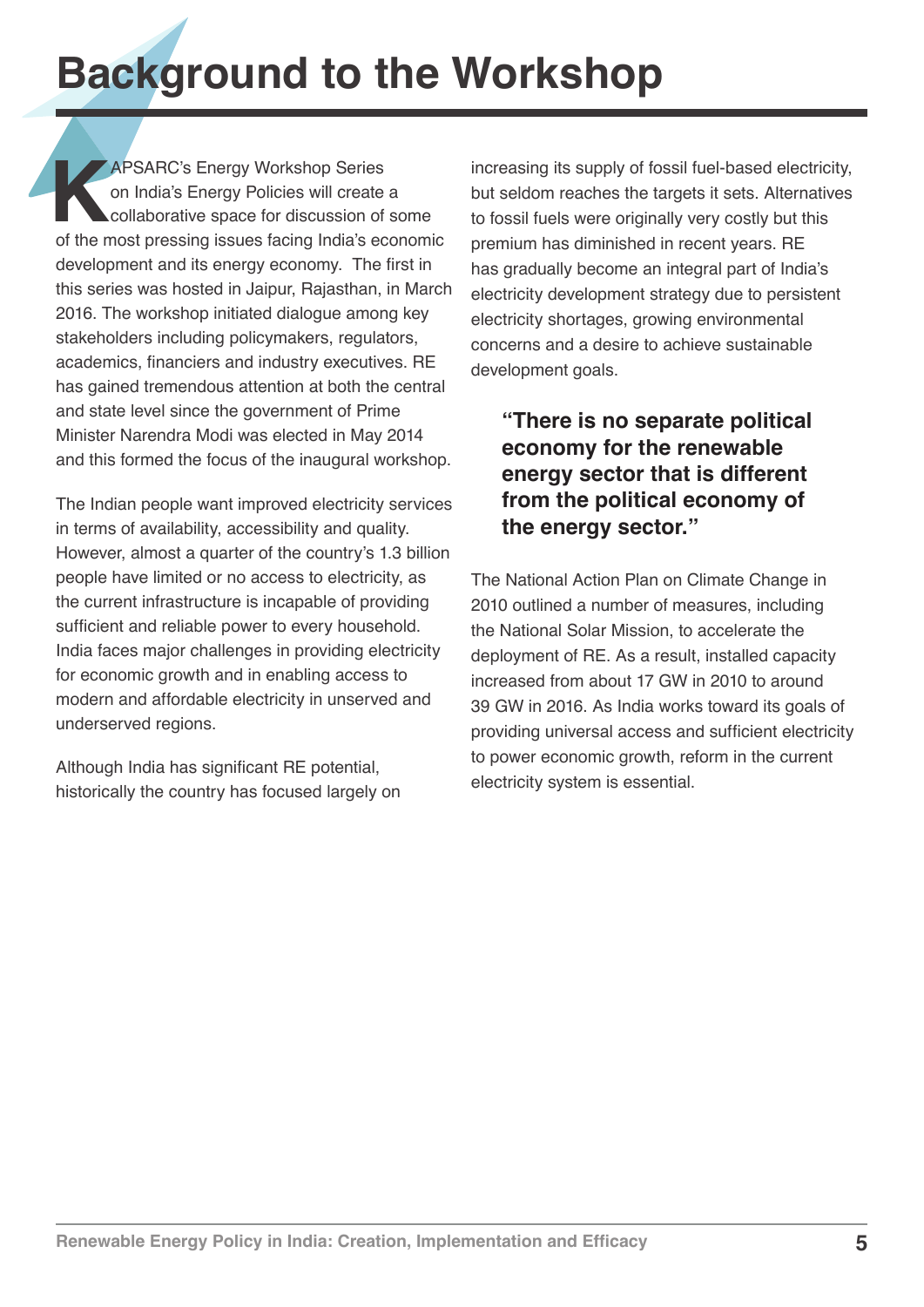### **Growth of Renewables and the Political Economy of Energy**

**Electricity** policy and provision in India is the joint responsibility of the states and the central government. The Indian electricity industry was largely a vertically-integrated, statei joint responsibility of the states and the central government. The Indian electricity owned monopoly. The government owned, operated and regulated the industry. The largely monopolistic State Electricity Boards (SEBs) were responsible for generating and supplying power in their respective states. They were caught in a vicious circle of unviable, but politically popular, low tariffs that did not cover costs. Political interference in the electricity industry was and remains significant. As a result, the industry accumulated and continues to incur huge losses, preventing it from being able to invest to keep up with growing population and electricity demand.

Electricity subsidies in India particularly focus on agricultural and residential consumers. During the Green Revolution of the 1970s, political parties offered farmers very low subsidized electricity tariffs to ensure that agriculture could be sustained year-round with pumped ground water. Since then, politicians from agriculturally rich states have rejected attempts to rationalize electricity pricing, resulting in subsidies that prevent the development of a financially sound electricity sector.

Following the 1990s reforms, electricity regulatory commissions were created to keep the state governments at arm's length from state utilities to lessen political interference. However, in reality, complete autonomy for these state electricity regulatory commissions has remained elusive as regulators are not immune to political constraints/ pressures in their decision making.

The Electricity Act of 2003 further reformed the sector by separating generation, transmission and distribution to introduce better accountability and improve the financial performance of the electricity sector. Over the years, while electricity tariffs have

increased, progress in tariff reform has been slow. Distribution companies (DISCOMs) selling directly to consumers suffered aggregate losses (after tax, on accrual basis) of INR 691.1 billion (\$10.3 billion) during 2012-13. These losses were a result of distribution losses, electricity theft, the gap between average cost of supply and average revenue realization, inadequate metering and billing and collection inefficiencies.

As electricity pricing in India is a politically sensitive subject, state governments are strongly vested in maintaining the status quo of low power tariffs. A transition to a low-carbon economy through increased use of renewables would require:

Proactively involving utilities, consumers, government and other stakeholders and balancing their interests, and understanding the political and economic challenges of renewable energy deployment in a system where electricity is the joint responsibility of the states and central government.

Reconfiguring policy and regulatory instruments to maximize the socio-economic benefits of RE. This would sustain its growth over the long term, incorporating and developing off-grid RE solutions.

Identifying and addressing implementation issues associated with RE policies, incorporating lessons learned from other countries.

Transforming the operational and financial performance of the electricity industry to provide financially viable utilities that can secure infrastructure investment capital.

A rational approach to integrating RE within the overall energy mix with due assessment of financial costs and impact on grid behaviour.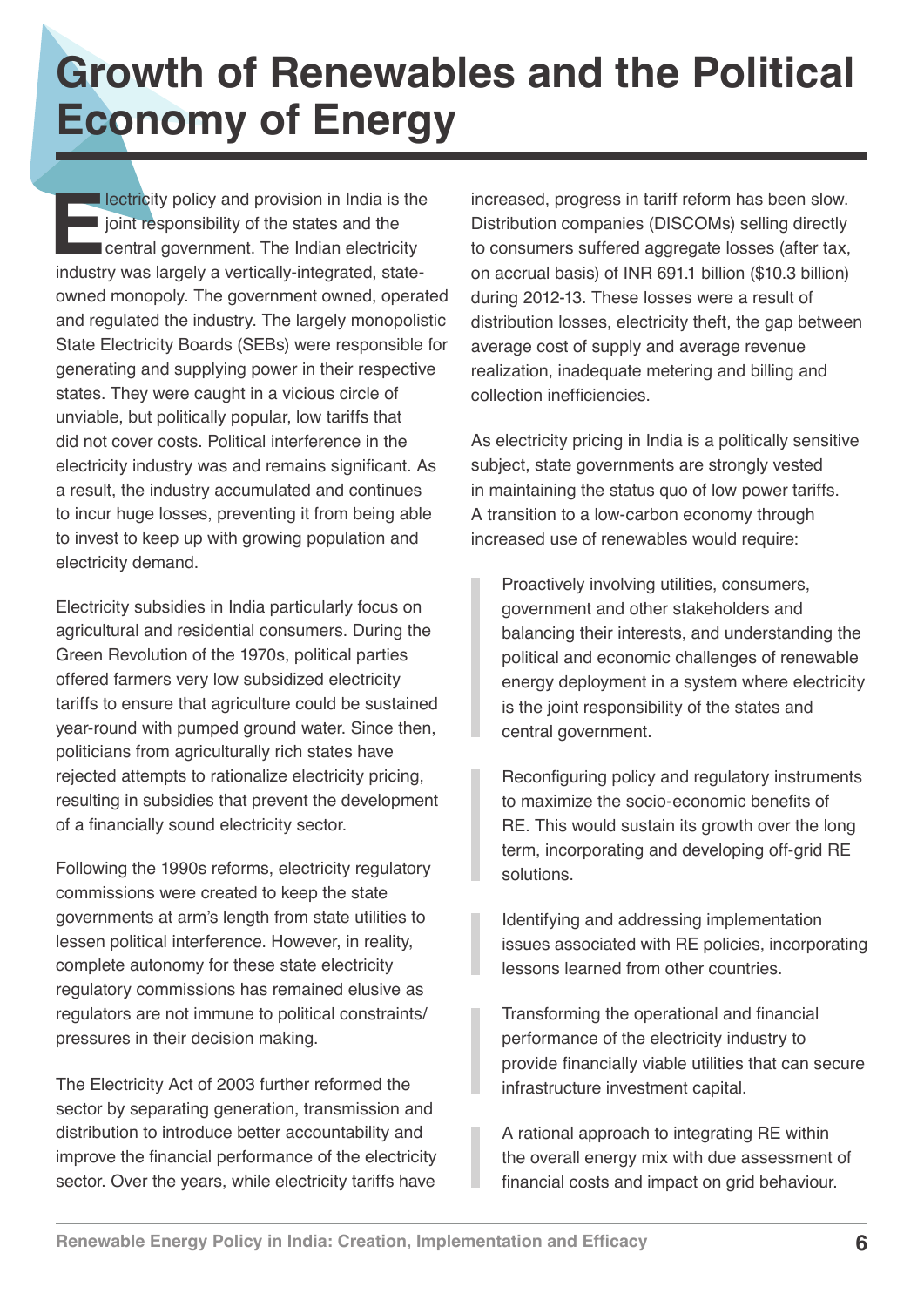### **Inducing Renewable Energy Generation Through Policy**

**The government of India has been very aggressive in promoting solar energy s** it introduced the National Solar Mission in 2010. With nearly 39 GW of installed RE aggressive in promoting solar energy since it introduced the National Solar Mission capacity, India has emerged as one of the world's leaders. This impressive growth has benefited from supportive policies at the state and central government levels, the rising cost of fossil fuel generation and reductions in RE technology costs. Despite these successes, challenges remain that must be addressed to achieve India's RE goals.

### **If we want to make progress on renewable energy, we really need to understand how the political economy works."**

### **Adding up the policy targets**

For India to achieve its 100 GW solar energy target by 2022, state-level actions will need to match national-level aspirations. Capacity targets under state-level policies do not add up to the national target: 41.5 GW of solar capacity by 2022 in the key states, compared to the 64.4 GW that the Ministry of New and Renewable Energy (MNRE) believes will be required from these states to achieve the overall 100 GW target. Going by recent developments in the industry, which has surpassed original expectations, the targets set by the MNRE may be ambitious but not difficult to reach. The scale of the shortfall varies, as shown in Figure 1.



**Figure 1.** Mismatch between state's and MNRE targets.

Source: KAPSARC analysis.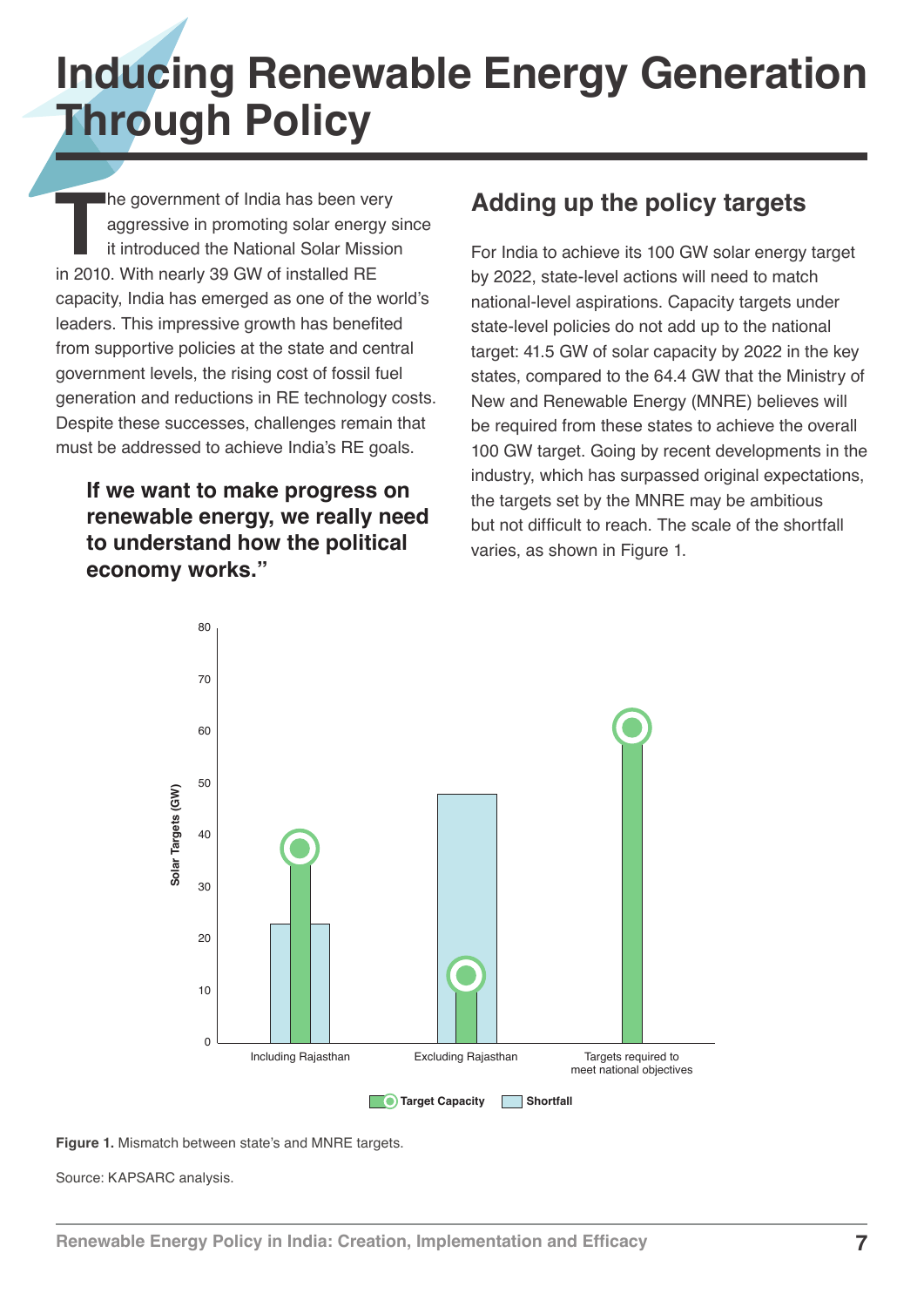The states of Andhra Pradesh, Karnataka, Madhya Pradesh, Tamil Nadu and Uttarakhand need to increase their solar energy targets by two to five times.

While states like Gujarat, Uttar Pradesh and Haryana need to increase their targets by 16, 21 and 41 times, respectively.

Rajasthan, which has already set a very high target of 25 GW by 2019, is the only exception.

#### **"There is a perception that states are working against national policy, but the specifics of individual states matter."**

The mismatch in priorities illustrates the problem. The central government is focused on capacity growth while the states' bankrupt DISCOMs are in no position to buy the power generated. They are currently losing money on every unit of electricity they sell. More expensive RE generation only exacerbates the problem. Adjustment of state level targets may be necessary to take care of local contextual factors without compromising the national level aspirations.

### **Mandates and incentives to support renewables**

The mechanism of renewable purchase obligations (RPOs) was established to promote RE generation and sustain capacity growth. However, most state electricity regulators have implemented RPO targets of 2 percent or less by 2016 (see Figure 2) for their distribution companies. Such low RPO targets act as a ceiling on deployment rather than a stimulus, since there is no incentive for the DISCOMs to buy renewable power beyond these targets.





Source: KAPSARC analysis.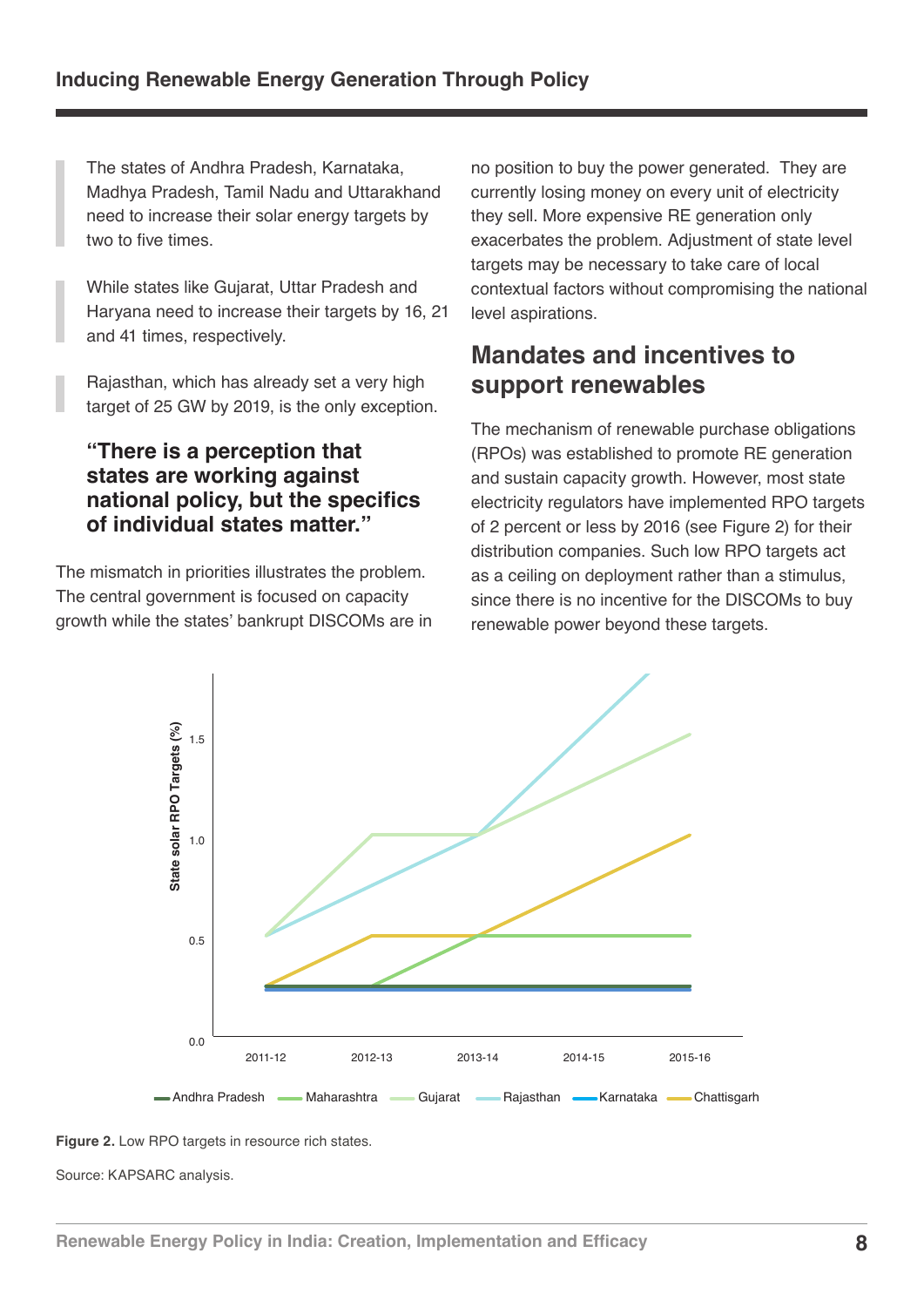KAPSARC analysis shows that achieving 100 GW of solar energy capacity would require solar RPO targets of approximately 10.5 percent by 2022, a fourfold increase from existing targets. The 2016 National Tariff Policy, which proposes a minimum 8 percent RPO for solar energy by 2022, could be a significant step in the right direction. RE capacity growth would require electricity regulators to outline the long-term trajectory of RPOs, ideally aligned with national objectives, and incorporate transparent compliance mechanisms.

The disparities among states in terms of RE potential and development cost could make developing differing national and state-level targets contentious. Germany faced a similar situation in the 1990s (Langniß 2001). Utilities were obliged to purchase renewable electricity from installations located in their service area. This led to consumers in northern Germany, where the majority of wind installations are located, paying higher electricity tariffs (and a higher share of overall renewable electricity costs) than consumers in the south. The German government tried to address this problem by capping the RPO at 10 percent of the northern utilities total sales. However, this solution threatened deployment of wind energy in resource-rich areas and insufficiently addressed the unbalanced burden, as utilities in resource-poor areas were not obliged to meet the 10 percent RPO. The Renewable Energy Act of 2000 resolved this problem by requiring all electricity suppliers to purchase equal amounts of RE-based electricity regardless of where it was generated.

One possible policy option to help state-level RPOs reflect India's national commitment would be to incentivize resource-rich states to set higher-thannational-level targets to make up for the inability of other states to meet the national RPO target. Another policy prescription has been Renewable Energy Certificates (RECs). These provide a mechanism for promoting RE and facilitating

RPO compliance, by allowing states to purchase certificates representing RE generation elsewhere. However, RECs have been ineffective to date, not least due to weak regulatory enforcement of RPO compliance.

Feed-in Tariffs (FiTs) can offer RE developers and investors long-term certainty, ensuring a reasonable rate of return for a guaranteed period of time that often matches the project life span. However, state electricity regulators generally do not adjust FiTs as technology develops and prices decrease, rewarding RE developers with windfall profits and increasing the cost of policy support. Regulators must adjust FiTs periodically to keep pace with declining costs.

Increasingly, more and more states are moving toward competitive selection of renewable energy projects. This will certainly lower the cost of policy support to the government and/or impact on retail tariffs, but may also increase the chances of underachieving the set goals as a result of thin profit margins to the developers.

### **Grid infrastructure requirements**

Inadequate interstate transmission capacity and difficulties in obtaining open access are two major bottlenecks in harnessing the geographic diversity of RE resources. By some estimates INR 1trillion (\$15 billion) is needed to develop the necessary grid infrastructure (both intrastate and interstate) to integrate planned renewable capacity by 2022. However, the main priorities for utilities are less forward looking. They are seeking to develop the required transmission and distribution infrastructure, and addressing operational issues in the existing interconnected grid system. Furthermore, in addition to upgrading the network, utilities will need to develop balancing options and storage solutions to absorb the variability that large amounts of intermittent renewables on the grid would bring.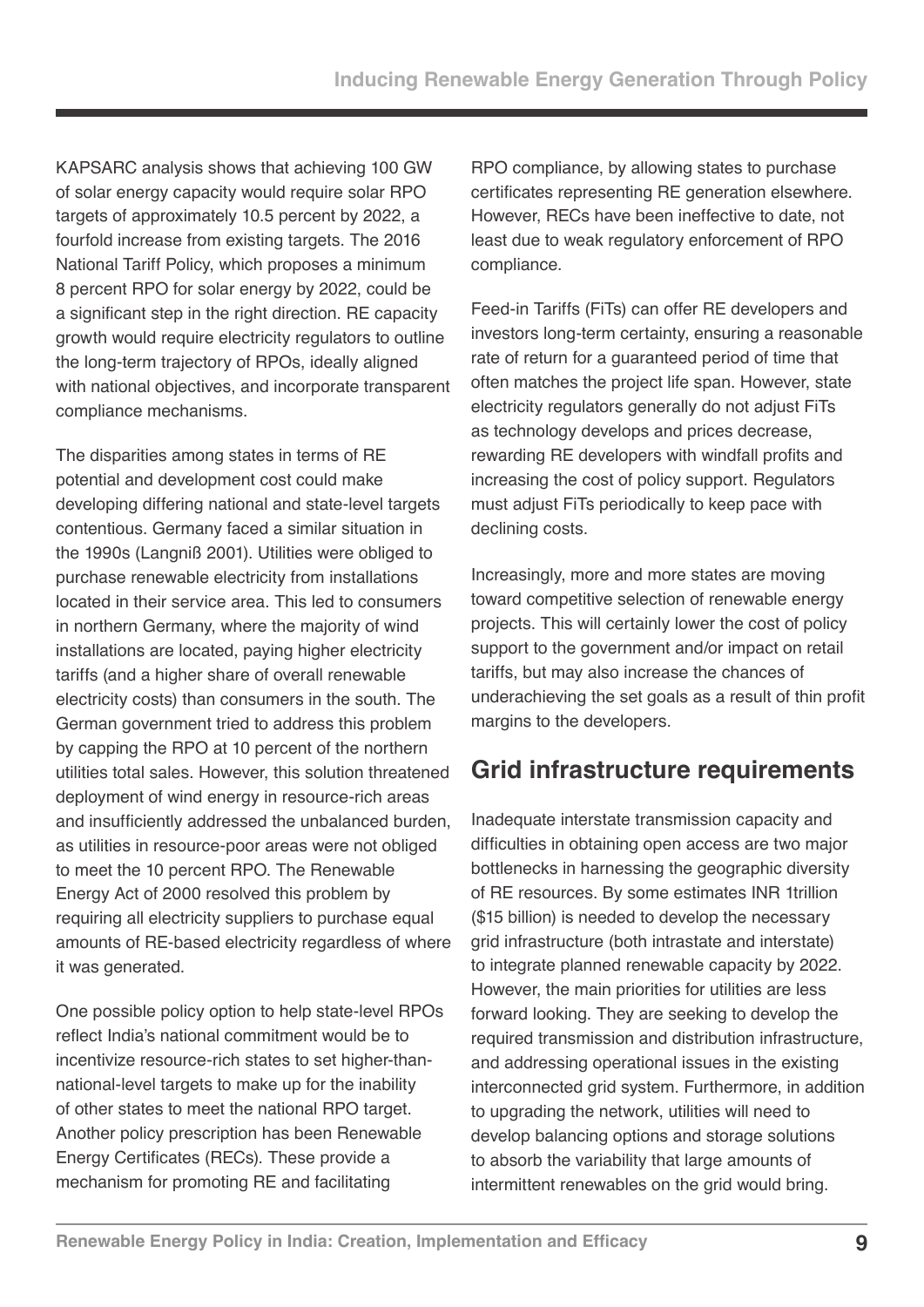### **Promises of Parity and Challenges of Integration**

**The component of supply.** The industry solar) toward grid parity in terms of the cost of the energy component of supply. The industry estimates that renewable energy (particularly solar) toward grid parity in terms of the cost of the energy grid-scale solar power will become more economical than conventional pit-head coal in India by 2020. However, grid integration costs will increase as the proportion of RE on the grid rises. There have been no domestic studies of the grid integration and management costs in India and their impact on future grids in terms of the total cost of service. Indeed the actual levels of curtailment in the grid, keeping in mind the diversity of load pattern across the country, have not been properly ascertained.

For planning and operational purposes, the Indian power system is divided into five regional grids. Each regional grid comprises several state-level grids. The respective State Load Dispatch Centre schedules and dispatches electricity within the state, accounts for electricity transmitted through

the state grid and monitors grid operations. Due to the smaller control area, balancing requirements for accommodating RE could be higher within a state than for a regional grid. Larger control areas would reduce the balancing requirement for large quantities of intermittent power.

### **A suitable regulatory framework is needed to promote regional balancing.**

The large-scale deployment of intermittent solar and wind energy in India will require development of better grid management and load balancing mechanisms. RE generation forecasting is critical to scheduling, balancing and grid control. Improvement in techniques for forecasting RE availability at a spatial scale could provide the grid operator with a better perspective. Automated monitoring and state-of-the-art forecasting tools are required to help incorporate RE into the grid.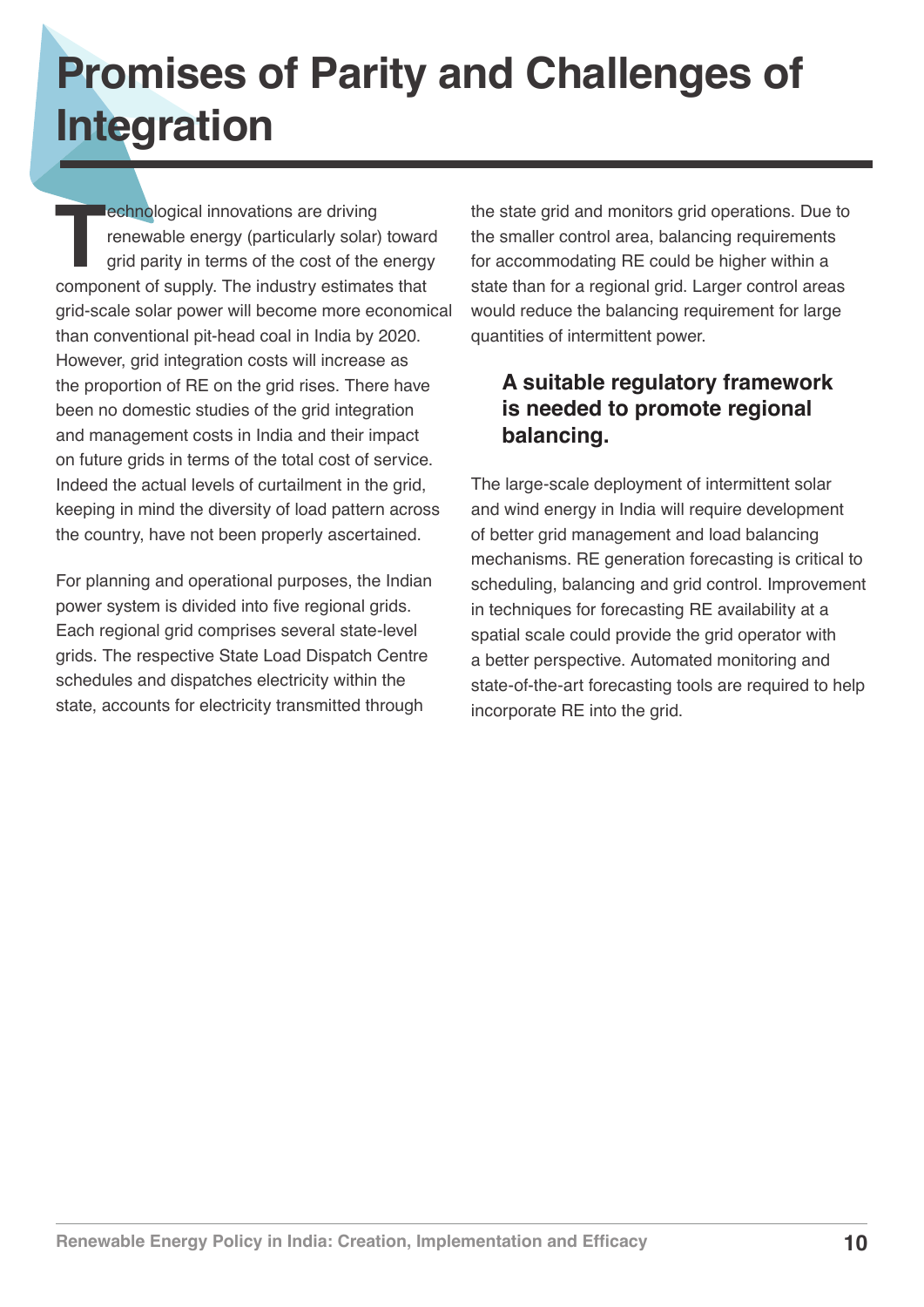# **Goal of 175 GW and Financing Hurdles**

India needs to mobilize significant capital to achieve<br>its RE goals — approximately \$100 billion over<br>the duration of the target, according to industry<br>estimates. In the past, the renewable energy industry ndia needs to mobilize significant capital to achieve its RE goals — approximately \$100 billion over the duration of the target, according to industry largely relied on domestic financial institutions and banks for financing. Given government budgetary constraints, investment will probably come from a portfolio of options, including banks, non-banking finance companies, development financial institutions (public sector and multilateral organizations), overseas investors and the debt capital market. However, India's capital markets may not be sufficiently developed to support the proposed energy transition. It will require intensifying capital market development, and innovative financial support mechanisms and products.

The National Clean Energy Fund (2010), created with payments from the clean energy tax imposed on locally mined and imported coal, was initially designed to fund innovative clean energy technology and provide viability gap funding for renewable energy projects. Although the fund collected a significant amount of money, in 2016 it was renamed the National Clean Environment Fund and is now used to fund clean rivers and afforestation projects and to protect tiger and elephant habitats, reducing the government's RE funding. To address this shortfall, the government has recently proposed a National Renewable Energy Fund. This would provide for research and development, assessment of solar resources and financing options for off-grid renewable energy projects.

Multilateral lending agencies, including the World Bank, KfW and the Asian Development Bank are

being enrolled in the transition. In addition, the government has formed a consortium of financial institutions including public and private sector banks and non-banking finance companies to fund renewable energy projects.

Both on- and off-grid electricity solutions face challenges of scale and financing. Rural households lack upfront debt financing options and have limited access to financial institutions and products, posing challenges to increasing the penetration of off-grid solutions. On-grid solutions face the challenge of a viable power purchaser, as the bankrupt DISCOMs cannot take on the counter party risk.

#### **The DISCOMs' long-term profitability is critical to the success of India's electricity industry and thus to India's energy transition.**

To ensure continued RE development, the government has focused on minimizing the cost to consumers by bundling on-grid RE with fossil fuel power and by allowing the central power producer (NTPC Ltd), which has a strong balance sheet, to take on the counter party risk. While this approach is suitable for the short term, it will not be feasible over the medium to long term and the DISCOMs must become profitable enough to take on the counter party risk themselves. The DISCOMs profitability is a political decision that requires rationalization of the current low residential electricity tariffs and thus reducing the cross subsidy created by charging higher rates to industrial and commercial consumers.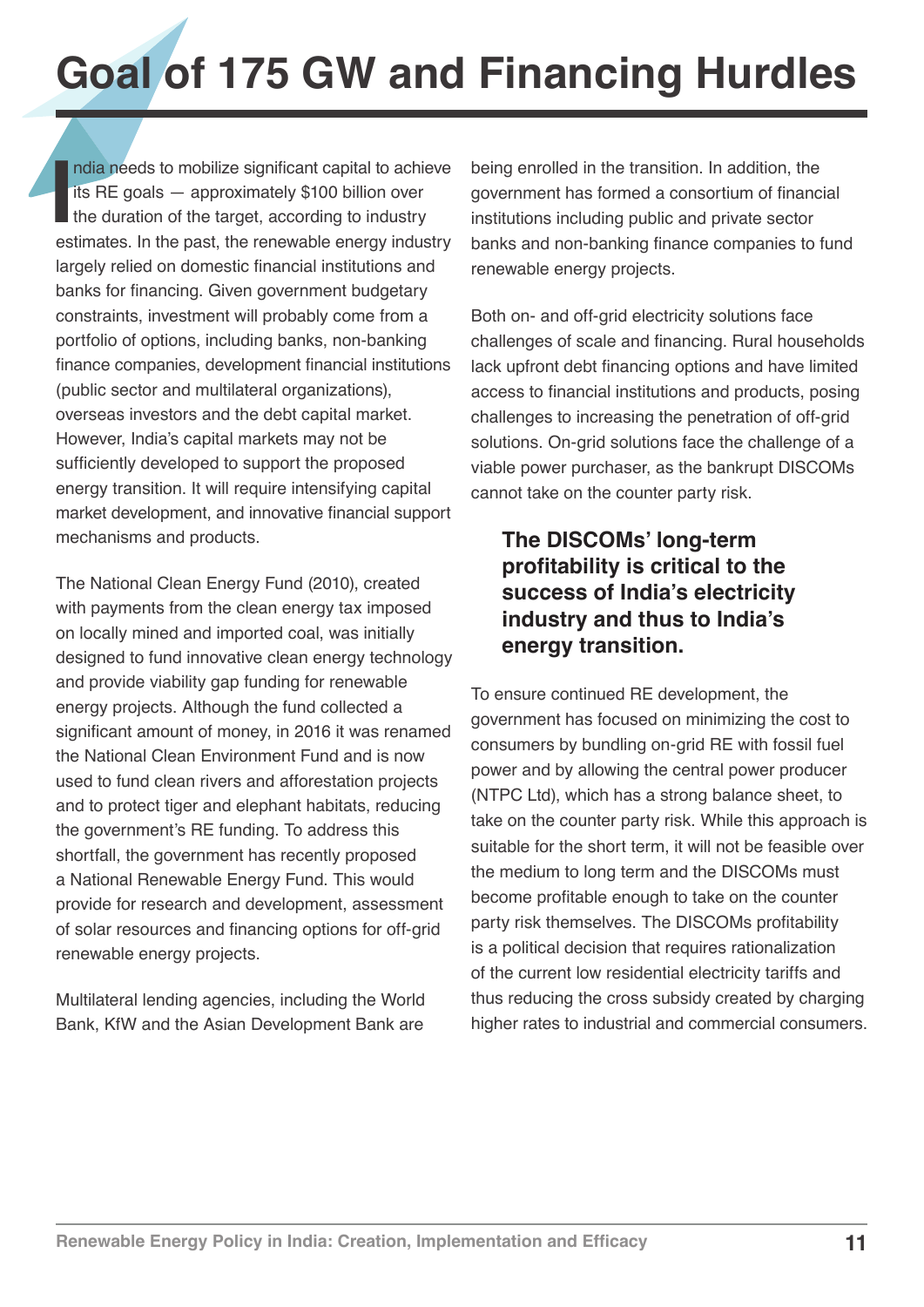## **Transitions in Energy and Institutions**

The ready availability of off-grid solar and the development of microgrids provides Indian policymakers with an opportunity to promote energy access in areas with limited or no electricity development of microgrids provides Indian policymakers with an opportunity to promote supply. Incorporation of solar-powered agricultural pumps and microgrids in rural and agricultural areas provide viable options for these consumers to be isolated from the political economy and still benefit from access to electricity.

Such energy solutions in the past often failed as a result of either lack of demand or inability to pay. Faced with poor quality and often intermittent electricity supply, the well-off either opted for their own diesel fuel generators or invested in power inverters. This was the status quo. The economic growth of the past several years has seen the emergence of a nascent consumer class, which is willing to pay for electricity even if it is intermittent. The key to providing these off-grid solar solutions lies in creating the financial mechanisms to promote their greater adoption. One of the benefits of these schemes is that they can lead to organic development of microgrids. This aggregated demand can better underwrite the costs of eventual linkage to the interconnected grid.

In a federal system comprising of several states/ provinces, alignment of state-level objectives with national-level policy goals and cooperation between the federal and state governments on renewable energy implementation is essential. Appropriate mechanisms need to be devised for encouraging active participation of states in the development of the renewables. The last decade has seen significant policy and institutional reform that has supported the growth of renewables. However, going forward to a level that is characterized by a significant share of renewables in the overall energy mix would require changes in the existing market designs to support continued growth of the industry.

India is trying to change several things at the same time. It is trying to reduce losses and improve the functioning of the electricity sector. In an era of low prices for fossil fuels, it is trying to grow its renewables portfolio. Living with a grid that has suffered from years of neglect and underinvestment, its plans will inject massive intermittency from renewables and add to the scale of the challenge. But by using renewables to drive change across the electricity market, India can push for greater energy access to its citizens and radically transform the sector. RE, especially solar power, has provided an opportunity for India to bridge the rhetoricimplementation gap.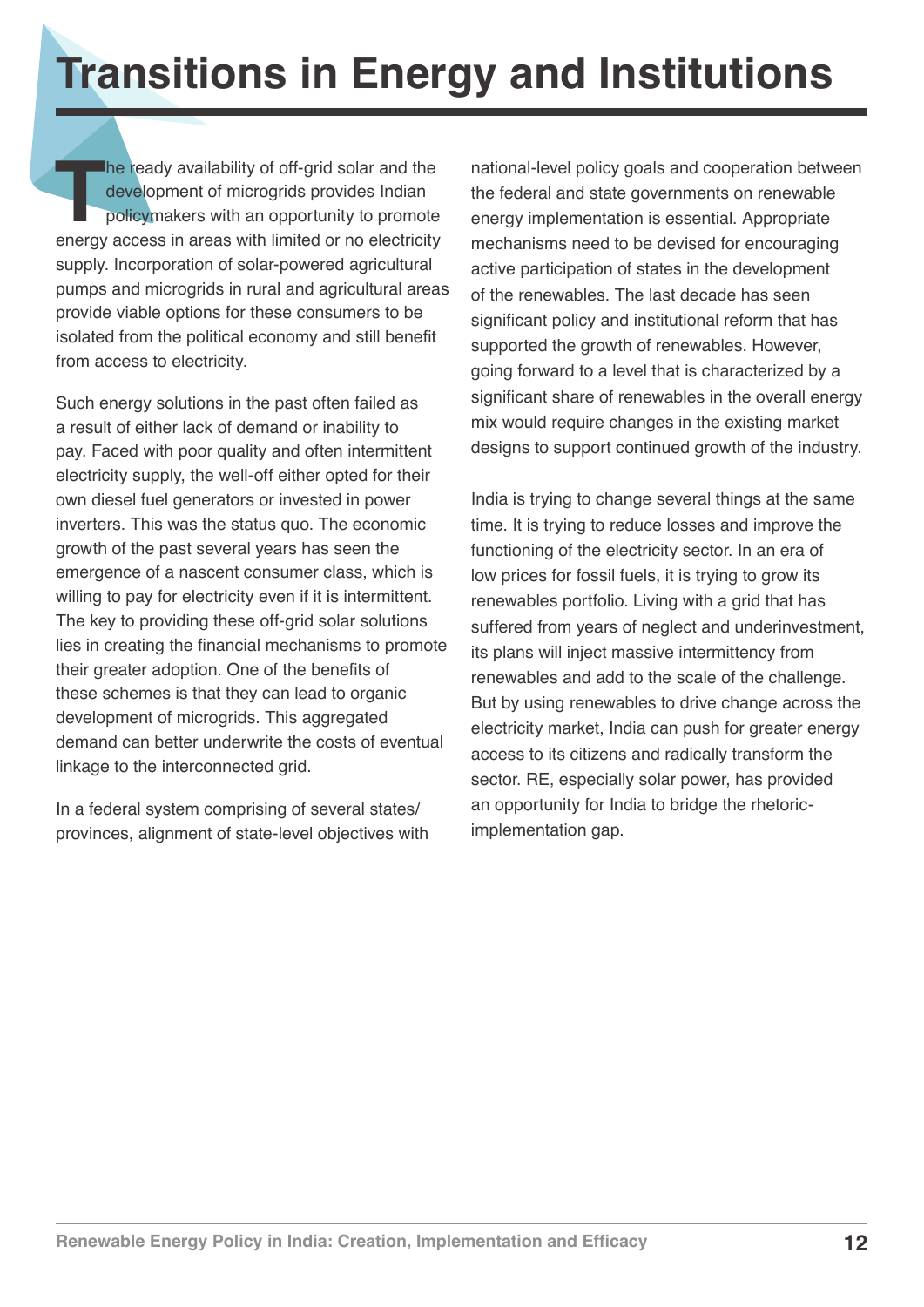## **About the Workshop**

**KAPSARC convened the workshop in March 2016 with some 30 experts in the areas of renewable energy, energy financing, venture capital, academia and policy to facilitate a discussion** 2016 with some 30 experts in the areas of renewable energy, energy financing, venture on India's renewables policy. The workshop was held under modified Chatham House rules.

List of Participants:

**Samer AlAshgar** – President, KAPSARC

**Rohit Bhakar** – Assistant Professor, Malaviya National Institute of Technology

**R.K. Bhandari** – Director (Technical), Rajasthan Renewable Energy Corporation Limited

**Jin-Yong Cai** - Partner, TPG Capital LLC

**Kanika Chawla** – Junior Research Associate, Council on Energy, Environment and Water

**Dr. Pramod Deo** – former Chairman, Central Electricity Regulatory Commission

**Anish De** – Partner, KPMG India

**Brian Efird** – Senior Research Fellow, KAPSARC

**Surendra Kumar Gupta** – Superintending Engineering, Rajasthan Rajya Vidyut Nigam Limited

**Shahid Hasan** – Research Fellow, KAPSARC

**David Hobbs** – Head of Research, KAPSARC

**Gauri Jauhar** – Director, Consulting and Research, IHS India

**William Kingsmill** – Principal, The Policy Practice

**Rakesh Kumar** – Director, Solar Energy Corporation of India

**Dennis Lien** – Research Associate, KAPSARC

**P.C. Maithani** – Director, Ministry of New and Renewable Energy

**Jyotirmay Mathur** – Adjunct Professor, Center for Energy and Environment, MNIT Jaipur

**Mohua Mukherjee** – Senior Energy Specialist, World Bank

**Divyam Nagpal** – Associate Programme Officer, Policy, IRENA

**Dr. Hippu Salk Kristle Nathan** – Assistant Professor, NIAS Bangalore

**Sunita Narain** – Director General, Center for Science and Environment, New Delhi

**Mark Newton - Deputy Director, Office of** Clean Energy and Environment, U.S. Agency for International Development, New Delhi

**Y.K. Raizada** – Director, IL&FS Energy Development Company Limited, Jaipur

**K. Ramanathan** – Distinguished Fellow, The Energy and Resources Institute, New Delhi

**V. Ranganathan** – Mentor Faculty and Professor of Economics and Energy, Indian Institute of Management, Kashipur

**Jitendra Roychoudhury** – Research Fellow, KAPSARC

**Chintan Shah –** President, Suzlon Energy, Pune

**Shailendra Shukla –** CEO, Chhattisgarh State Renewable Energy Development Agency

**Nirupama Soundararajan –** Senior Fellow, Pahle India Foundation

**Gerhard Stryi-Hipp –** Head of Energy Policy, Fraunhofer Institute of Solar Energy, Germany

**Anant Sudharshan –** Executive Director, Energy Policy Institute at Chicago University, India

**Daanish Varma –** Director, Sustainable Investment Banking, YES Bank, India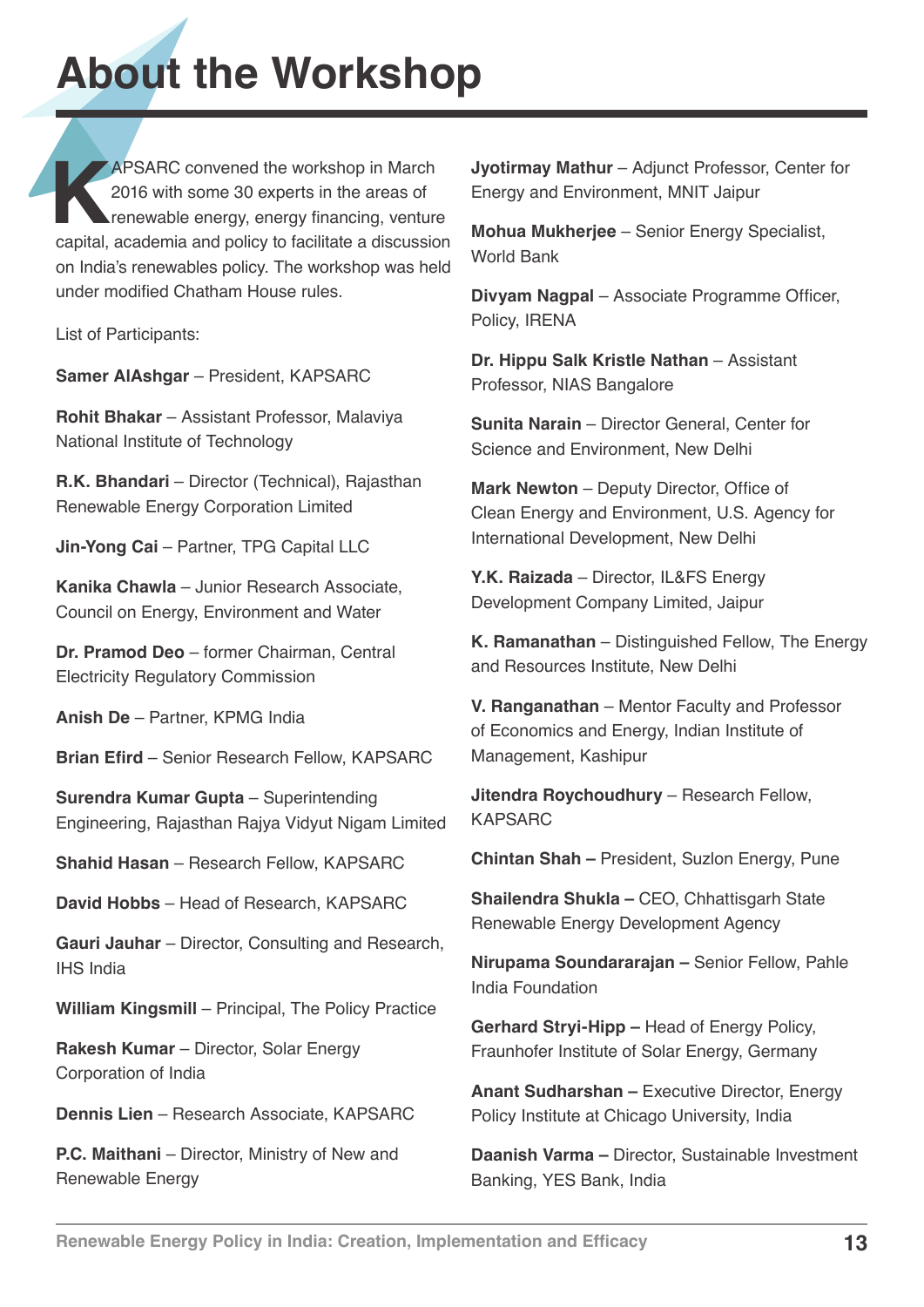

Langniß, Ole. 2001. A Regulation to Foster Bulk Electricity Generation From Renewable Energies in South Africa. Lund: Lund University.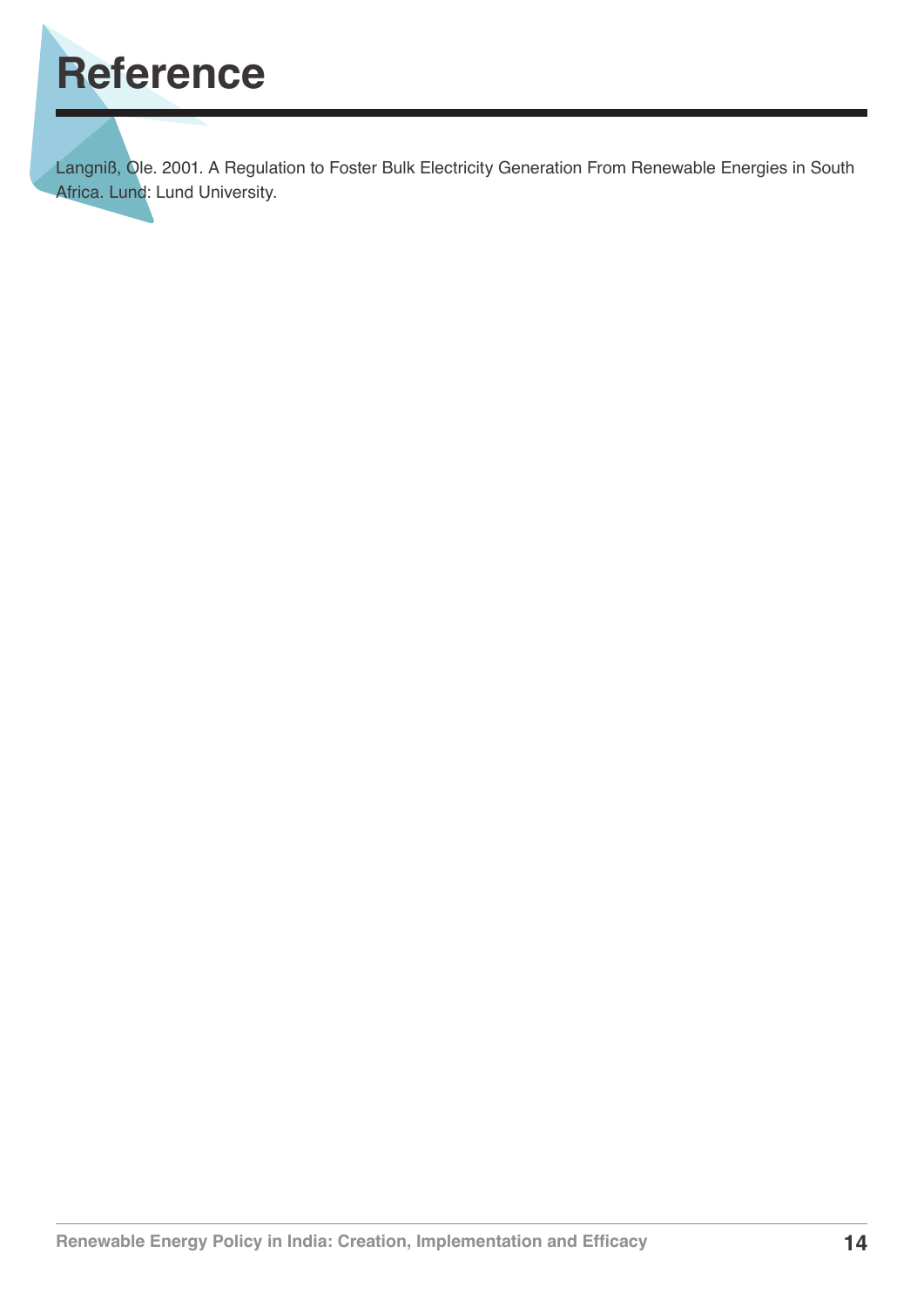### **About the Team**



#### **Brian Efird**

Brian is a senior research fellow and Human Geography of Energy program director at KAPSARC, leading teams on China, India, local content, policy and bargaining models.



#### **Shahid Hasan**

Shahid is a research fellow at KAPSARC working on renewable energy in India and other countries. He is an energy specialist who has worked in energy policy, regulation, market design and energy infrastructure, particularly in the electricity industry.



#### **Dennis Lien**

Dennis is a research associate at KAPSARC working on energy modeling and data sciences in India projects. He previously worked in technical energy research and has consulted on renewable energy and development projects.



#### **Jitendra Roychoudhury**

Jitendra is a research fellow at KAPSARC working in the India energy research program. He previously worked in consulting, advising organizations on commodity flows and markets.

### **About the Project**

KAPSARC is engaged in analyzing the dynamics of India's energy economy and decision-making process. This will help provide deeper and more comprehensive understanding of the domestic Indian energy challenges and policies designed to address these challenges. The research project aims to investigate the global consequences of changes to energy markets within India, thus allowing assessment and analysis to obtain policy relevant insights.

In line with KAPSARC's overall objectives, the aim is to assist stakeholders outside India to understand the consequences of decisions taken by Indian policymakers.